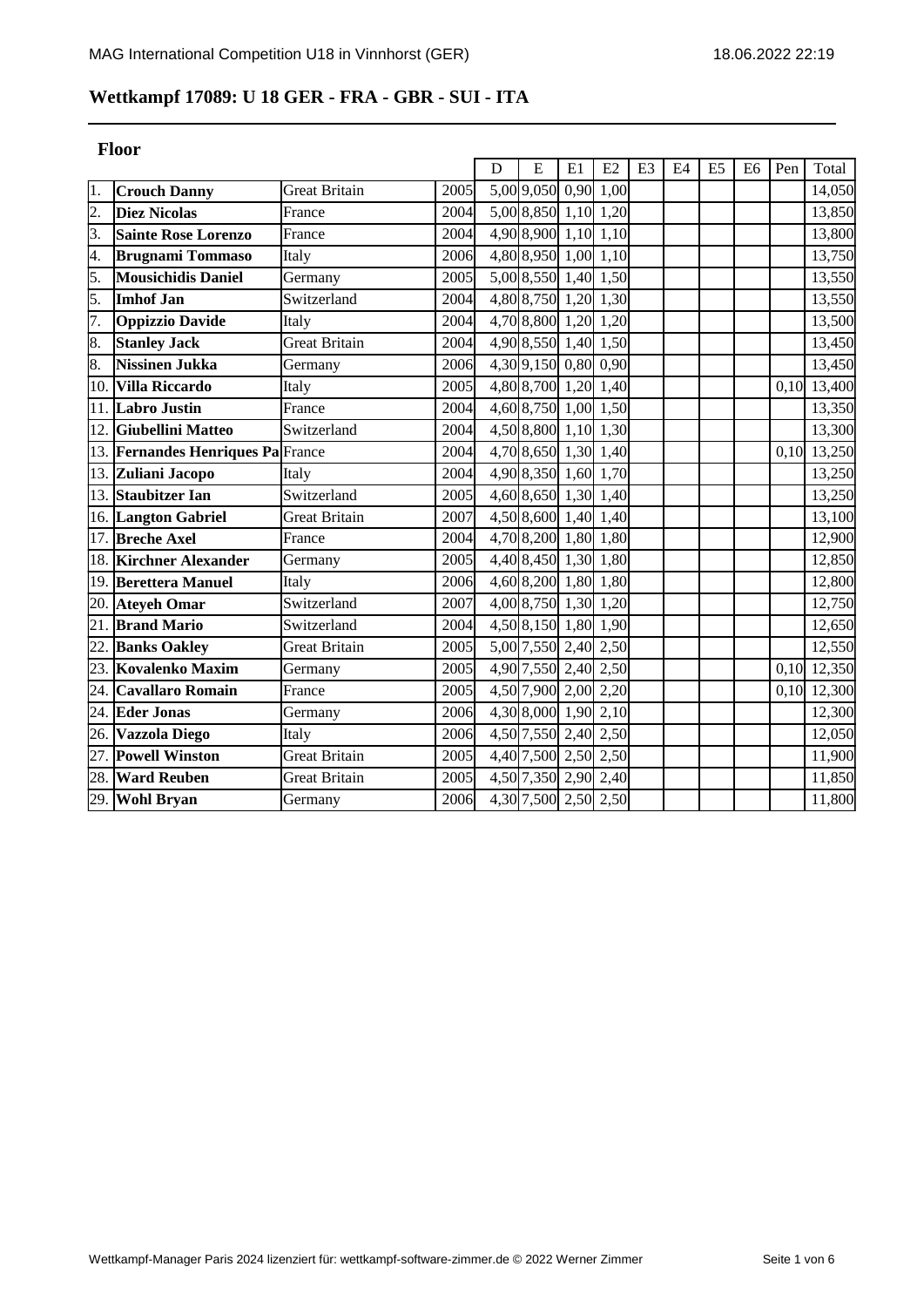|                  |                                   |                      |      | D | E                    | E1   | E2   | E <sub>3</sub> | E <sub>4</sub> | E <sub>5</sub> | E <sub>6</sub> | Pen | Total               |
|------------------|-----------------------------------|----------------------|------|---|----------------------|------|------|----------------|----------------|----------------|----------------|-----|---------------------|
| 1.               | <b>Kirchner Alexander</b>         | Germany              | 2005 |   | 4,30 9,150           | 0,80 | 0,90 |                |                |                |                |     | 13,450              |
| $\overline{2}$ . | <b>Mousichidis Daniel</b>         | Germany              | 2005 |   | 5,30 8,100 1,90 1,90 |      |      |                |                |                |                |     | 13,400              |
| $\overline{3}$ . | <b>Schmitt Kilian</b>             | Switzerland          | 2004 |   | 4,70 8,600 1,30 1,50 |      |      |                |                |                |                |     | 13,300              |
| 4.               | <b>Eder Jonas</b>                 | Germany              | 2006 |   | 4,50 8,750 1,20 1,30 |      |      |                |                |                |                |     | 13,250              |
| 5.               | <b>Giubellini Matteo</b>          | Switzerland          | 2004 |   | 5,00 8,200 1,80 1,80 |      |      |                |                |                |                |     | 13,200              |
| 6.               | <b>Breche Axel</b>                | France               | 2004 |   | 4,80 8,250 1,70 1,80 |      |      |                |                |                |                |     | 13,050              |
| 7.               | <b>Cavallaro Romain</b>           | France               | 2005 |   | 4,30 8,650 1,20 1,50 |      |      |                |                |                |                |     | 12,950              |
| 7.               | <b>Langton Gabriel</b>            | <b>Great Britain</b> | 2007 |   | 3,90 9,050 0,90 1,00 |      |      |                |                |                |                |     | 12,950              |
| 9.               | <b>Banks Oakley</b>               | <b>Great Britain</b> | 2005 |   | 4,40 8,500 1,50 1,50 |      |      |                |                |                |                |     | 12,900              |
| 9.               | <b>Ward Reuben</b>                | <b>Great Britain</b> | 2005 |   | 4,80 8,100 1,80 2,00 |      |      |                |                |                |                |     | 12,900              |
| 9.               | <b>Ateyeh Omar</b>                | Switzerland          | 2007 |   | 4,40 8,500 1,50 1,50 |      |      |                |                |                |                |     | 12,900              |
| 12.              | <b>Stanley Jack</b>               | <b>Great Britain</b> | 2004 |   | 3,90 8,800 1,20 1,20 |      |      |                |                |                |                |     | 12,700              |
| 12.              | <b>Sainte Rose Lorenzo</b>        | France               | 2004 |   | 4,70 8,000 2,00 2,00 |      |      |                |                |                |                |     | 12,700              |
|                  | 14. Powell Winston                | <b>Great Britain</b> | 2005 |   | 4,10 8,550 1,50 1,40 |      |      |                |                |                |                |     | 12,650              |
|                  | 15. Crouch Danny                  | <b>Great Britain</b> | 2005 |   | 4,60 8,000 2,20 1,80 |      |      |                |                |                |                |     | 12,600              |
|                  | 16. Vazzola Diego                 | Italy                | 2006 |   | 4,20 8,350 1,60 1,70 |      |      |                |                |                |                |     | 12,550              |
|                  | 17. Labro Justin                  | France               | 2004 |   | 4,00 8,500 1,40 1,60 |      |      |                |                |                |                |     | 12,500              |
|                  | 18. Berettera Manuel              | Italy                | 2006 |   | 3,90 8,400 1,60 1,60 |      |      |                |                |                |                |     | 12,300              |
| 19.              | <b>Oppizzio Davide</b>            | Italy                | 2004 |   | 4,20 7,900 1,90 2,30 |      |      |                |                |                |                |     | 12,100              |
| 20.              | Kovalenko Maxim                   | Germany              | 2005 |   | 4,70 7,200 2,80 2,80 |      |      |                |                |                |                |     | 11,900              |
|                  | 20. Brugnami Tommaso              | Italy                | 2006 |   | 4,40 7,500 2,50 2,50 |      |      |                |                |                |                |     | 11,900              |
| 22.              | <b>Villa Riccardo</b>             | Italy                | 2005 |   | 5,00 6,850 3,10 3,20 |      |      |                |                |                |                |     | 11,850              |
| 23.              | <b>Imhof Jan</b>                  | Switzerland          | 2004 |   | 3,80 7,950 2,00 2,10 |      |      |                |                |                |                |     | 11,750              |
| 24.              | <b>Diez Nicolas</b>               | France               | 2004 |   | 3,40 8,250 1,70 1,80 |      |      |                |                |                |                |     | 11,650              |
| 25.              | <b>Nissinen Jukka</b>             | Germany              | 2006 |   | 4,10 7,400 2,50 2,70 |      |      |                |                |                |                |     | 11,500              |
|                  | 26. Fernandes Henriques Pa France |                      | 2004 |   | 4,10 7,300 2,80 2,60 |      |      |                |                |                |                |     | $\overline{1}1,400$ |
| 27.              | <b>Staubitzer Ian</b>             | Switzerland          | 2005 |   | 3,40 7,900 2,00      |      | 2,20 |                |                |                |                |     | 11,300              |
| 28.              | <b>Wohl Bryan</b>                 | Germany              | 2006 |   | 3,60 7,500 2,40 2,60 |      |      |                |                |                |                |     | 11,100              |
| 29.              | <b>Brand Mario</b>                | Switzerland          | 2004 |   | 3,40 7,650 2,30 2,40 |      |      |                |                |                |                |     | 11,050              |
|                  | 30. Zuliani Jacopo                | Italy                | 2004 |   | 4,90 5,600 4,00 4,80 |      |      |                |                |                |                |     | 10,500              |

## **Pommel**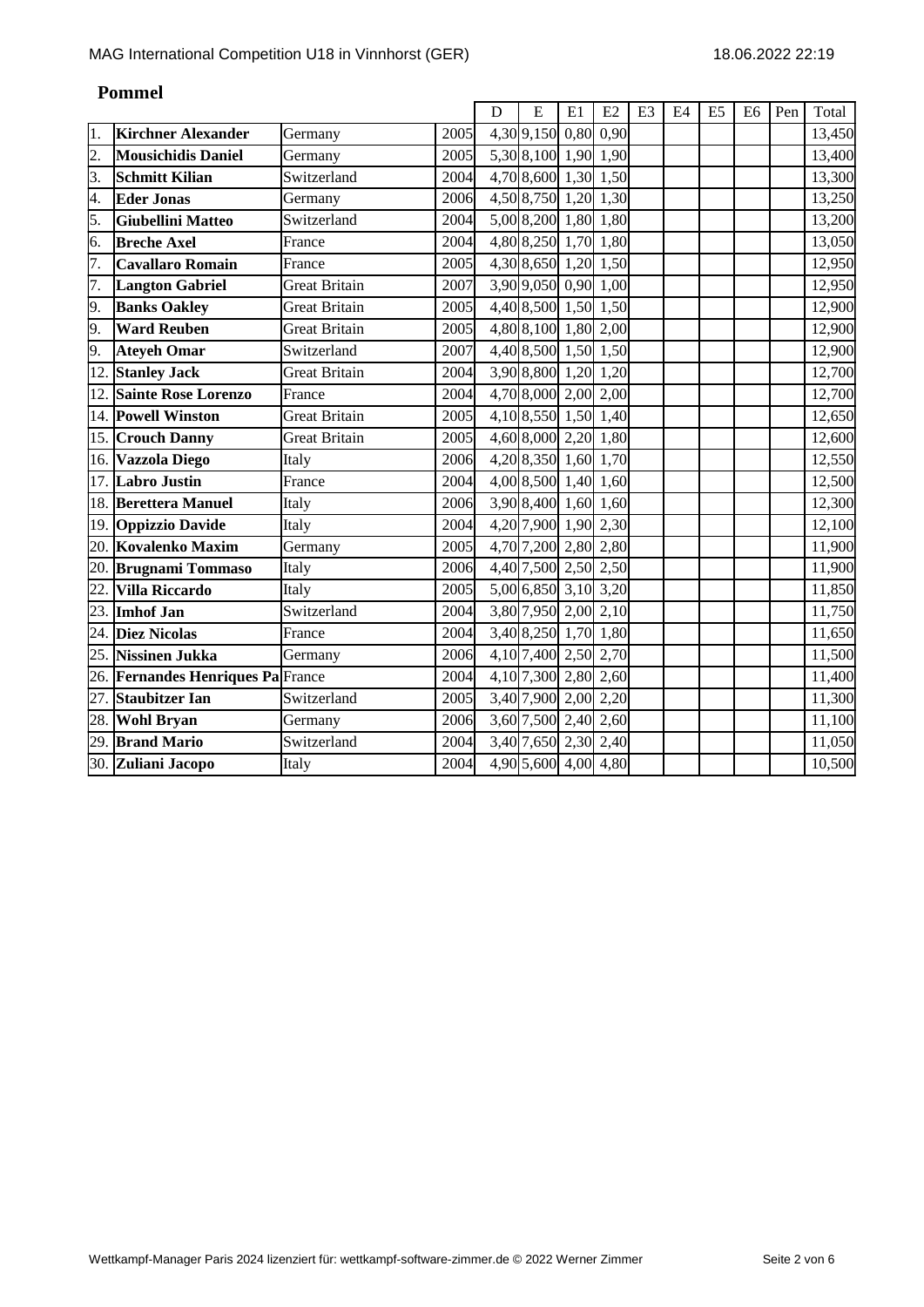|                  |                               |                      |      | D | E                            | E1 | E2   | E <sub>3</sub> | E <sub>4</sub> | E <sub>5</sub> | E <sub>6</sub> | Pen | Total  |
|------------------|-------------------------------|----------------------|------|---|------------------------------|----|------|----------------|----------------|----------------|----------------|-----|--------|
| 1.               | <b>Nissinen Jukka</b>         | Germany              | 2006 |   | $\overline{4,20}$ 9,250 0,70 |    | 0,80 |                |                |                |                |     | 13,450 |
| $\overline{2}$ . | <b>Cavallaro Romain</b>       | France               | 2005 |   | 4,20 9,050 0,90              |    | 1,00 |                |                |                |                |     | 13,250 |
| 3.               | <b>Oppizzio Davide</b>        | Italy                | 2004 |   | 4,10 9,100 1,00              |    | 0,80 |                |                |                |                |     | 13,200 |
| 4.               | Fernandes Henriques Pa France |                      | 2004 |   | 5,00 8,150 1,90              |    | 1,80 |                |                |                |                |     | 13,150 |
| 4.               | <b>Kirchner Alexander</b>     | Germany              | 2005 |   | 4,20 8,950 1,00 1,10         |    |      |                |                |                |                |     | 13,150 |
| 6.               | <b>Stanley Jack</b>           | <b>Great Britain</b> | 2004 |   | 4,30 8,800 1,20 1,20         |    |      |                |                |                |                |     | 13,100 |
| 7.               | <b>Giubellini Matteo</b>      | Switzerland          | 2004 |   | 4,40 8,450 1,50 1,60         |    |      |                |                |                |                |     | 12,850 |
| 8.               | <b>Imhof Jan</b>              | Switzerland          | 2004 |   | 4,50 8,250 1,70 1,80         |    |      |                |                |                |                |     | 12,750 |
| 8.               | <b>Villa Riccardo</b>         | Italy                | 2005 |   | 4,30 8,450 1,50 1,60         |    |      |                |                |                |                |     | 12,750 |
| 10.              | <b>Mousichidis Daniel</b>     | Germany              | 2005 |   | 4,00 8,650 1,20 1,50         |    |      |                |                |                |                |     | 12,650 |
| 10.              | <b>Eder Jonas</b>             | Germany              | 2006 |   | 4,00 8,650 1,30 1,40         |    |      |                |                |                |                |     | 12,650 |
| 12.              | Zuliani Jacopo                | Italy                | 2004 |   | 4,10 8,500 1,50 1,50         |    |      |                |                |                |                |     | 12,600 |
| 13.              | <b>Ward Reuben</b>            | <b>Great Britain</b> | 2005 |   | 3,90 8,550 1,40 1,50         |    |      |                |                |                |                |     | 12,450 |
| 13.              | <b>Wohl Bryan</b>             | Germany              | 2006 |   | 4,00 8,450 1,40 1,70         |    |      |                |                |                |                |     | 12,450 |
| 15.              | <b>Berettera Manuel</b>       | Italy                | 2006 |   | 4,00 8,400 1,40 1,80         |    |      |                |                |                |                |     | 12,400 |
|                  | 15. Brugnami Tommaso          | Italy                | 2006 |   | 4,10 8,300 1,70 1,70         |    |      |                |                |                |                |     | 12,400 |
| 15.              | <b>Ateyeh Omar</b>            | Switzerland          | 2007 |   | 4,10 8,300 1,70 1,70         |    |      |                |                |                |                |     | 12,400 |
| 15.              | Kovalenko Maxim               | Germany              | 2005 |   | 3,90 8,500 1,50 1,50         |    |      |                |                |                |                |     | 12,400 |
| 19.              | <b>Banks Oakley</b>           | <b>Great Britain</b> | 2005 |   | 4,20 8,150 1,80 1,90         |    |      |                |                |                |                |     | 12,350 |
| 19.              | <b>Diez Nicolas</b>           | France               | 2004 |   | 4,00 8,350 1,70 1,60         |    |      |                |                |                |                |     | 12,350 |
| 21.              | <b>Breche Axel</b>            | France               | 2004 |   | 4,20 8,000 2,00 2,00         |    |      |                |                |                |                |     | 12,200 |
| 21.              | <b>Schmitt Kilian</b>         | Switzerland          | 2004 |   | 4,00 8,200 1,90 1,70         |    |      |                |                |                |                |     | 12,200 |
| 23.              | <b>Langton Gabriel</b>        | Great Britain        | 2007 |   | 3,90 8,150 1,80 1,90         |    |      |                |                |                |                |     | 12,050 |
| 23.              | <b>Vazzola Diego</b>          | Italy                | 2006 |   | 3,90 8,150 1,80 1,90         |    |      |                |                |                |                |     | 12,050 |
| 23.              | <b>Labro Justin</b>           | France               | 2004 |   | 3,90 8,150 1,90 1,80         |    |      |                |                |                |                |     | 12,050 |
| 23.              | <b>Crouch Danny</b>           | <b>Great Britain</b> | 2005 |   | 3,90 8,150 2,00 1,70         |    |      |                |                |                |                |     | 12,050 |
| 27.              | <b>Brand Mario</b>            | Switzerland          | 2004 |   | 4,20 7,750 2,20 2,30         |    |      |                |                |                |                |     | 11,950 |
| 28.              | <b>Staubitzer Ian</b>         | Switzerland          | 2005 |   | 3,70 8,200 1,80 1,80         |    |      |                |                |                |                |     | 11,900 |
| 29.              | <b>Sainte Rose Lorenzo</b>    | France               | 2004 |   | 3,70 7,850 2,20 2,10         |    |      |                |                |                |                |     | 11,550 |

### **Rings**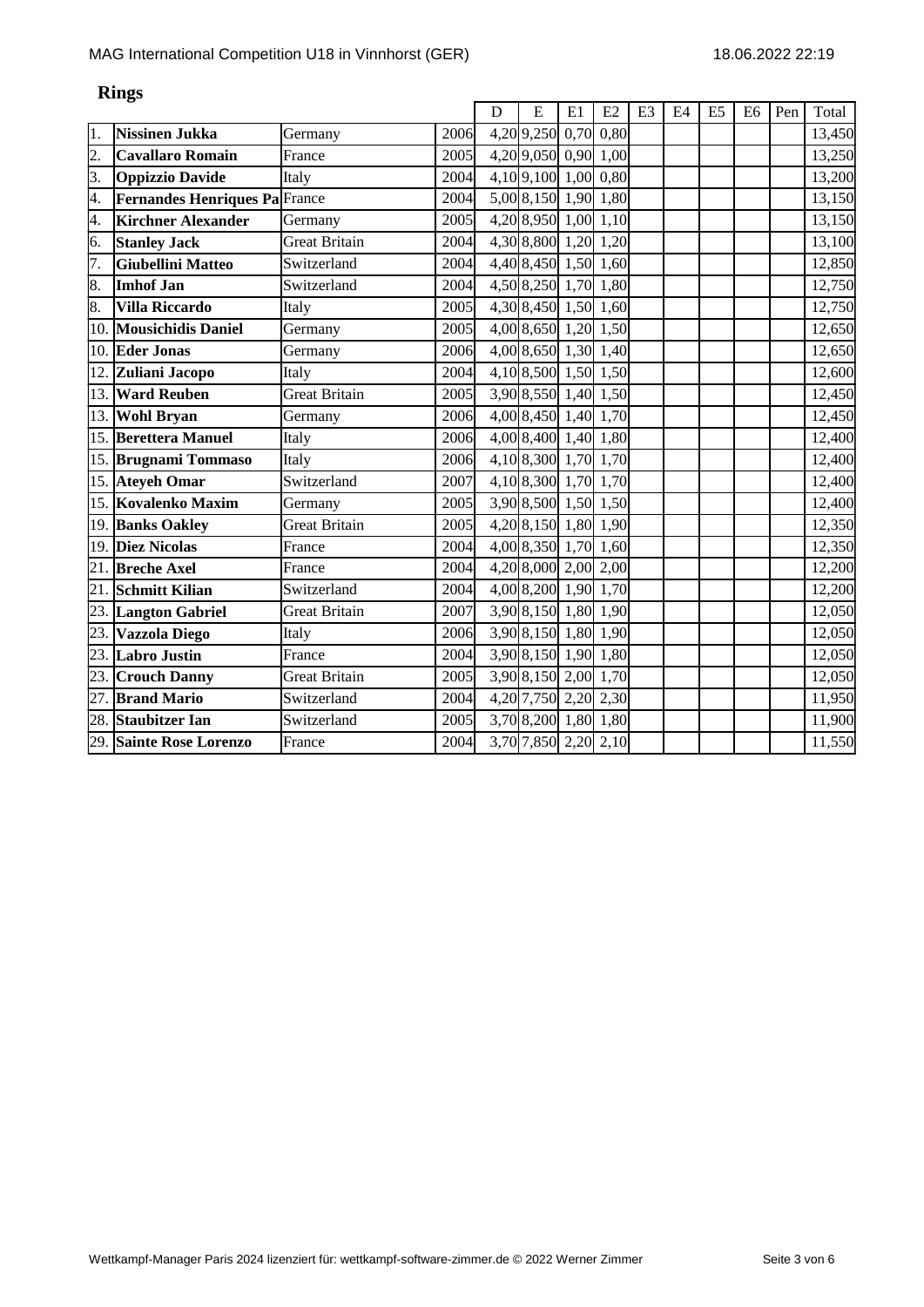|                  |                                      |                      |      | D | E                    | E1   | E2   | E <sub>3</sub> | E4 | E <sub>5</sub> | E <sub>6</sub> | Pen  | Total       |
|------------------|--------------------------------------|----------------------|------|---|----------------------|------|------|----------------|----|----------------|----------------|------|-------------|
| 1.               | <b>Imhof Jan</b>                     | Switzerland          | 2004 |   | 5,20 9,250           | 0,60 | 0,90 |                |    |                |                |      | 14,450      |
| $\overline{2}$ . | <b>Villa Riccardo</b>                | Italy                | 2005 |   | 5,20 9,100 0,90 0,90 |      |      |                |    |                |                |      | 14,300      |
| 3.               | <b>Kovalenko Maxim</b>               | Germany              | 2005 |   | 4,80 9,450 0,50 0,60 |      |      |                |    |                |                |      | 14,250      |
| 4.               | <b>Sainte Rose Lorenzo</b>           | France               | 2004 |   | 5,20 9,000 1,00 1,00 |      |      |                |    |                |                |      | 14,200      |
| 4.               | <b>Brugnami Tommaso</b>              | Italy                | 2006 |   | 4,80 9,400 0,60 0,60 |      |      |                |    |                |                |      | 14,200      |
| 6.               | <b>Diez Nicolas</b>                  | France               | 2004 |   | 5,20 8,950 1,00 1,10 |      |      |                |    |                |                | 0,10 | 14,050      |
| 7.               | <b>Banks Oakley</b>                  | <b>Great Britain</b> | 2005 |   | 4,80 9,200 0,80 0,80 |      |      |                |    |                |                |      | 14,000      |
| 8.               | Zuliani Jacopo                       | Italy                | 2004 |   | 4,80 9,150 0,80 0,90 |      |      |                |    |                |                |      | 13,950      |
| 9.               | <b>Berettera Manuel</b>              | Italy                | 2006 |   | 4,80 9,100 0,90 0,90 |      |      |                |    |                |                |      | 13,900      |
| 9.               | <b>Brand Mario</b>                   | Switzerland          | 2004 |   | 4,80 9,100 0,90 0,90 |      |      |                |    |                |                |      | 13,900      |
| 9.               | <b>Ward Reuben</b>                   | <b>Great Britain</b> | 2005 |   | 5,20 8,800 1,20 1,20 |      |      |                |    |                |                | 0.10 | 13,900      |
| 9.               | <b>Cavallaro Romain</b>              | France               | 2005 |   | 4,80 9,100 0,90 0,90 |      |      |                |    |                |                |      | 13,900      |
| 13.              | <b>Crouch Danny</b>                  | <b>Great Britain</b> | 2005 |   | 4,80 9,050 1,00 0,90 |      |      |                |    |                |                |      | 13,850      |
| 14.              | <b>Stanley Jack</b>                  | <b>Great Britain</b> | 2004 |   | 4,80 9,000 1,00 1,00 |      |      |                |    |                |                |      | 13,800      |
| 15.              | <b>Staubitzer Ian</b>                | Switzerland          | 2005 |   | 4,80 8,950 1,00 1,10 |      |      |                |    |                |                |      | 13,750      |
|                  | 15. Labro Justin                     | France               | 2004 |   | 4,80 8,950 1,00 1,10 |      |      |                |    |                |                |      | 13,750      |
| 17.              | <b>Powell Winston</b>                | <b>Great Britain</b> | 2005 |   | 4,80 8,900 1,10 1,10 |      |      |                |    |                |                |      | 13,700      |
| 18.              | <b>Giubellini Matteo</b>             | Switzerland          | 2004 |   | 4,80 8,850 1,10 1,20 |      |      |                |    |                |                | 0,10 | 13,550      |
| 19.              | <b>Fernandes Henriques Pa France</b> |                      | 2004 |   | 4,00 9,450 0,50 0,60 |      |      |                |    |                |                |      | 13,450      |
| 20.              | <b>Eder Jonas</b>                    | Germany              | 2006 |   | 4,80 8,700 1,40 1,20 |      |      |                |    |                |                | 0,10 | 13,400      |
| 21.              | <b>Nissinen Jukka</b>                | Germany              | 2006 |   | 4,00 9,300 0,70 0,70 |      |      |                |    |                |                |      | 13,300      |
| 22.              | <b>Ateyeh Omar</b>                   | Switzerland          | 2007 |   | 4,00 9,200 0,80 0,80 |      |      |                |    |                |                |      | 13,200      |
| 23.              | <b>Kirchner Alexander</b>            | Germany              | 2005 |   | 4,00 9,100 0,90 0,90 |      |      |                |    |                |                |      | 13,100      |
| 23.              | <b>Mousichidis Daniel</b>            | Germany              | 2005 |   | 4,00 9,100 0,80      |      | 1,00 |                |    |                |                |      | 13,100      |
| 25.              | <b>Wohl Bryan</b>                    | Germany              | 2006 |   | 4,00 9,150 0,80 0,90 |      |      |                |    |                |                | 0,10 | 13,050      |
|                  | 26. Langton Gabriel                  | <b>Great Britain</b> | 2007 |   | 4,00 9,000 1,10 0,90 |      |      |                |    |                |                |      | 13,000      |
| 27.              | <b>Breche Axel</b>                   | France               | 2004 |   | 4,80 8,000 2,10 1,90 |      |      |                |    |                |                | 0,10 | 12,700      |
|                  | 28. Oppizzio Davide                  | Italy                | 2004 |   | 4,00 8,500 1,40 1,60 |      |      |                |    |                |                |      | 12,500      |
|                  | 29. Vazzola Diego                    | Italy                | 2006 |   | 4,00 8,750 1,30 1,20 |      |      |                |    |                |                |      | 0,30 12,450 |

#### **Vault**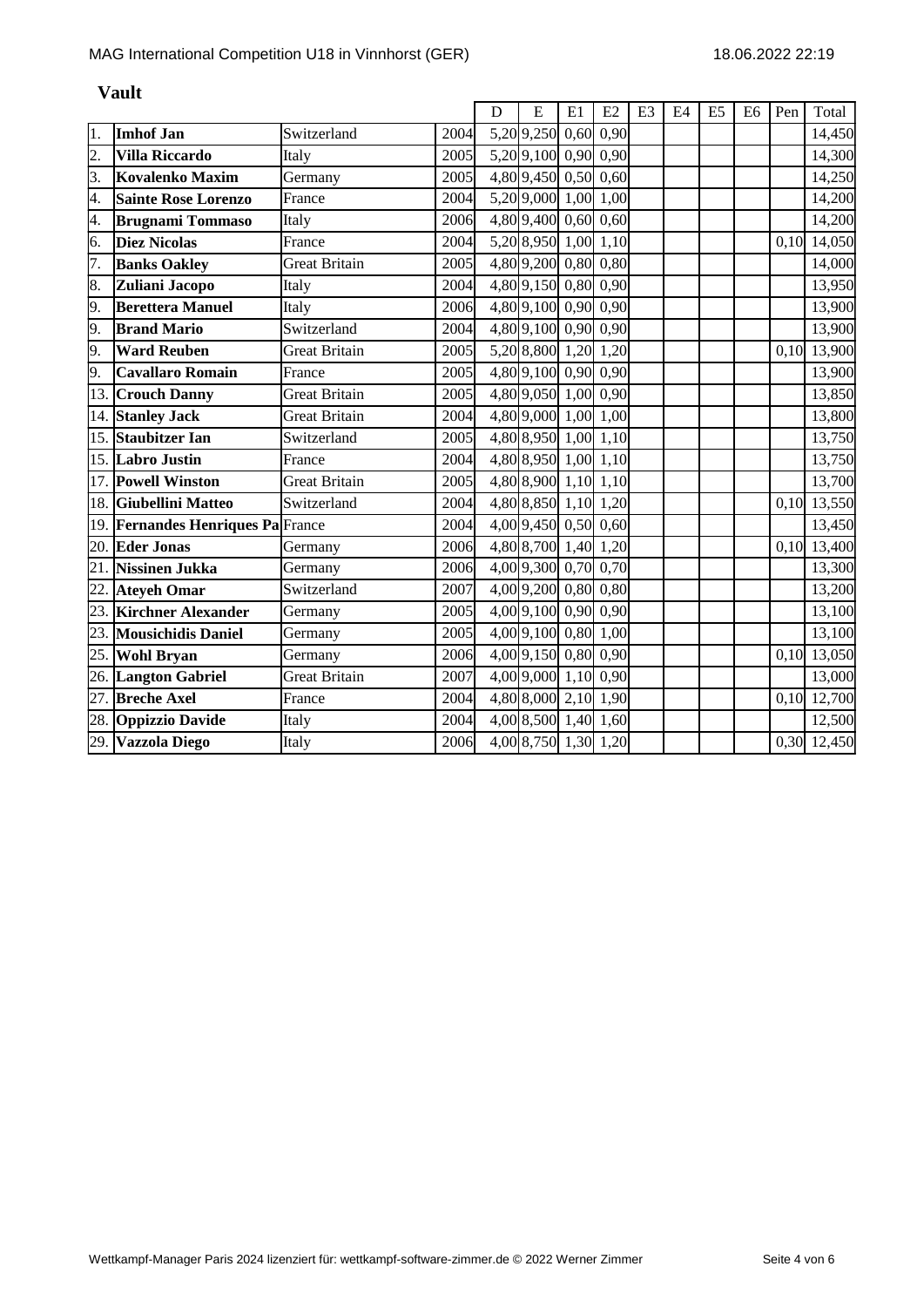|                  |                                      |                      |      | D | E                    | E1 | E2        | E <sub>3</sub> | E4 | E <sub>5</sub> | E <sub>6</sub> | Pen | Total  |
|------------------|--------------------------------------|----------------------|------|---|----------------------|----|-----------|----------------|----|----------------|----------------|-----|--------|
| 1.               | Nissinen Jukka                       | Germany              | 2006 |   | 4,60 8,650           |    | 1,30 1,40 |                |    |                |                |     | 13,250 |
| $\overline{2}$ . | <b>Imhof Jan</b>                     | Switzerland          | 2004 |   | 4,50 8,600 1,40 1,40 |    |           |                |    |                |                |     | 13,100 |
| 3.               | <b>Eder Jonas</b>                    | Germany              | 2006 |   | 4,50 8,550 1,40 1,50 |    |           |                |    |                |                |     | 13,050 |
| 3.               | <b>Crouch Danny</b>                  | <b>Great Britain</b> | 2005 |   | 3,80 9,250 0,70 0,80 |    |           |                |    |                |                |     | 13,050 |
| 5.               | <b>Cavallaro Romain</b>              | France               | 2005 |   | 4,30 8,650 1,30 1,40 |    |           |                |    |                |                |     | 12,950 |
| 5.               | <b>Schmitt Kilian</b>                | Switzerland          | 2004 |   | 4,40 8,550 1,50 1,40 |    |           |                |    |                |                |     | 12,950 |
| 7.               | <b>Oppizzio Davide</b>               | Italy                | 2004 |   | 4,60 8,300 1,70 1,70 |    |           |                |    |                |                |     | 12,900 |
| 8.               | <b>Sainte Rose Lorenzo</b>           | France               | 2004 |   | 4,40 8,450 1,70 1,40 |    |           |                |    |                |                |     | 12,850 |
| 9.               | <b>Staubitzer Ian</b>                | Switzerland          | 2005 |   | 4,30 8,450 1,70 1,40 |    |           |                |    |                |                |     | 12,750 |
| 9.               | <b>Banks Oakley</b>                  | <b>Great Britain</b> | 2005 |   | 4,00 8,750 1,50 1,00 |    |           |                |    |                |                |     | 12,750 |
| 9.               | <b>Wohl Bryan</b>                    | Germany              | 2006 |   | 4,00 8,750 1,20 1,30 |    |           |                |    |                |                |     | 12,750 |
| 12.              | <b>Langton Gabriel</b>               | <b>Great Britain</b> | 2007 |   | 4,50 8,200 1,70 1,90 |    |           |                |    |                |                |     | 12,700 |
| 13.              | <b>Ward Reuben</b>                   | <b>Great Britain</b> | 2005 |   | 4,20 8,450 1,50 1,60 |    |           |                |    |                |                |     | 12,650 |
| 13.              | <b>Giubellini Matteo</b>             | Switzerland          | 2004 |   | 4,60 8,050 1,90 2,00 |    |           |                |    |                |                |     | 12,650 |
| 15.              | <b>Diez Nicolas</b>                  | France               | 2004 |   | 4,30 8,200 1,80 1,80 |    |           |                |    |                |                |     | 12,500 |
| 15.              | <b>Kirchner Alexander</b>            | Germany              | 2005 |   | 4,40 8,100 2,00 1,80 |    |           |                |    |                |                |     | 12,500 |
| 17.              | <b>Kovalenko Maxim</b>               | Germany              | 2005 |   | 4,50 7,900 2,10 2,10 |    |           |                |    |                |                |     | 12,400 |
|                  | 18. Powell Winston                   | <b>Great Britain</b> | 2005 |   | 4,30 8,050 2,00 1,90 |    |           |                |    |                |                |     | 12,350 |
| 19.              | <b>Fernandes Henriques Pa France</b> |                      | 2004 |   | 4,30 8,000 1,80 2,20 |    |           |                |    |                |                |     | 12,300 |
| 19.              | <b>Breche Axel</b>                   | France               | 2004 |   | 4,30 8,000 2,00 2,00 |    |           |                |    |                |                |     | 12,300 |
| 21.              | <b>Berettera Manuel</b>              | Italy                | 2006 |   | 4,00 8,250 1,80 1,70 |    |           |                |    |                |                |     | 12,250 |
| 22.              | <b>Brugnami Tommaso</b>              | Italy                | 2006 |   | 4,10 8,100 1,70 2,10 |    |           |                |    |                |                |     | 12,200 |
| 23.              | <b>Labro Justin</b>                  | France               | 2004 |   | 4,10 8,050 2,00 1,90 |    |           |                |    |                |                |     | 12,150 |
|                  | 24. Mousichidis Daniel               | Germany              | 2005 |   | 4,40 7,650 2,20 2,50 |    |           |                |    |                |                |     | 12,050 |
| 25.              | <b>Ateyeh Omar</b>                   | Switzerland          | 2007 |   | 4,00 7,900 2,10 2,10 |    |           |                |    |                |                |     | 11,900 |
|                  | 26. Villa Riccardo                   | Italy                | 2005 |   | 4,40 7,350 2,50 2,80 |    |           |                |    |                |                |     | 11,750 |
| 27.              | Zuliani Jacopo                       | Italy                | 2004 |   | 4,00 7,600 2,50 2,30 |    |           |                |    |                |                |     | 11,600 |
|                  | 28. Vazzola Diego                    | Italy                | 2006 |   | 4,30 7,200 2,70 2,90 |    |           |                |    |                |                |     | 11,500 |
|                  | 29. Brand Mario                      | Switzerland          | 2004 |   | 3,70 7,250 2,90 2,60 |    |           |                |    |                |                |     | 10,950 |